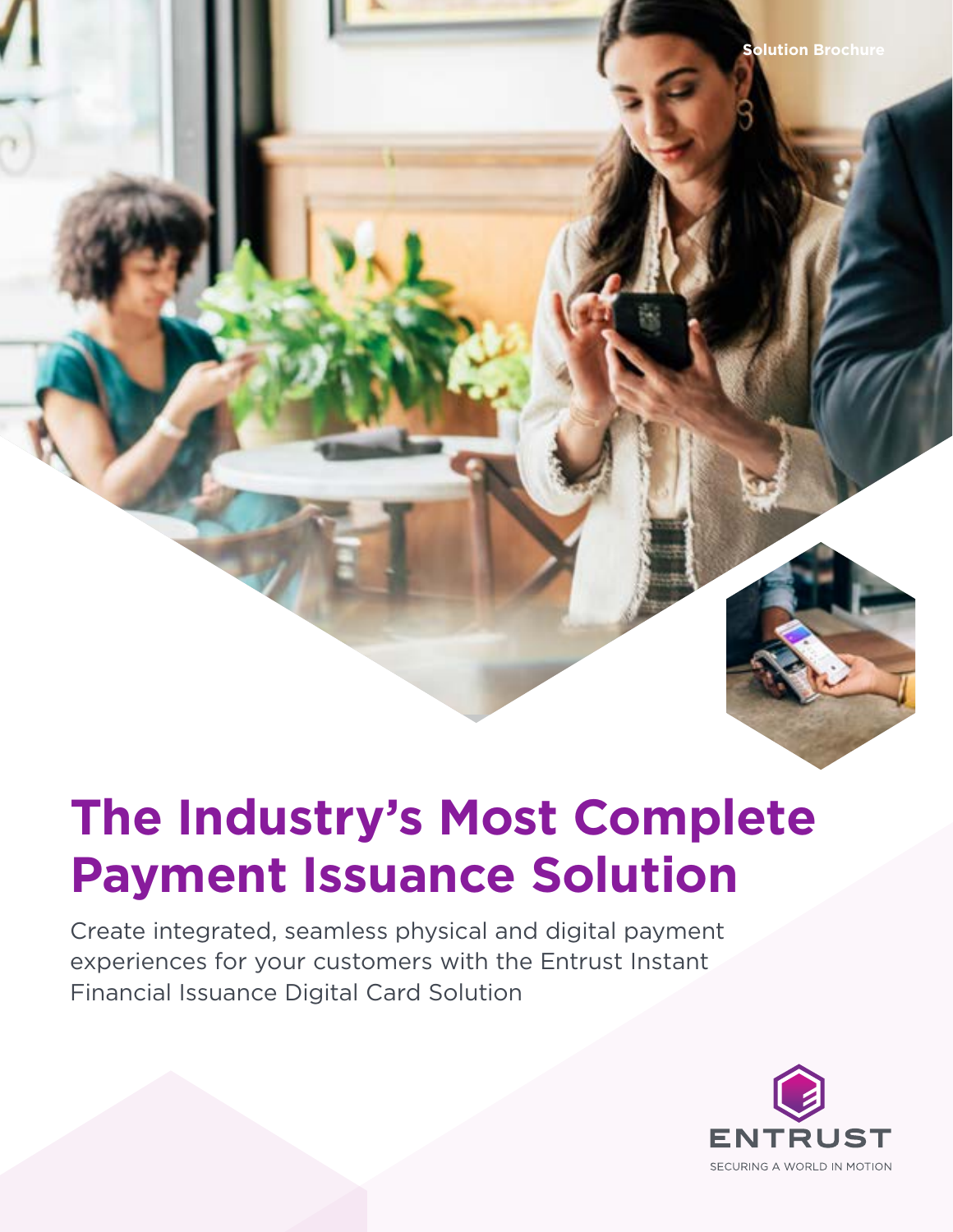# Entrust Digital Card Solution



- NFC Issuer Wallet
- X-Pays & Merchants Push
- Token Manager
- Card Display
- PIN Display/Change
- Strong Customer Authentication
- Card Alerts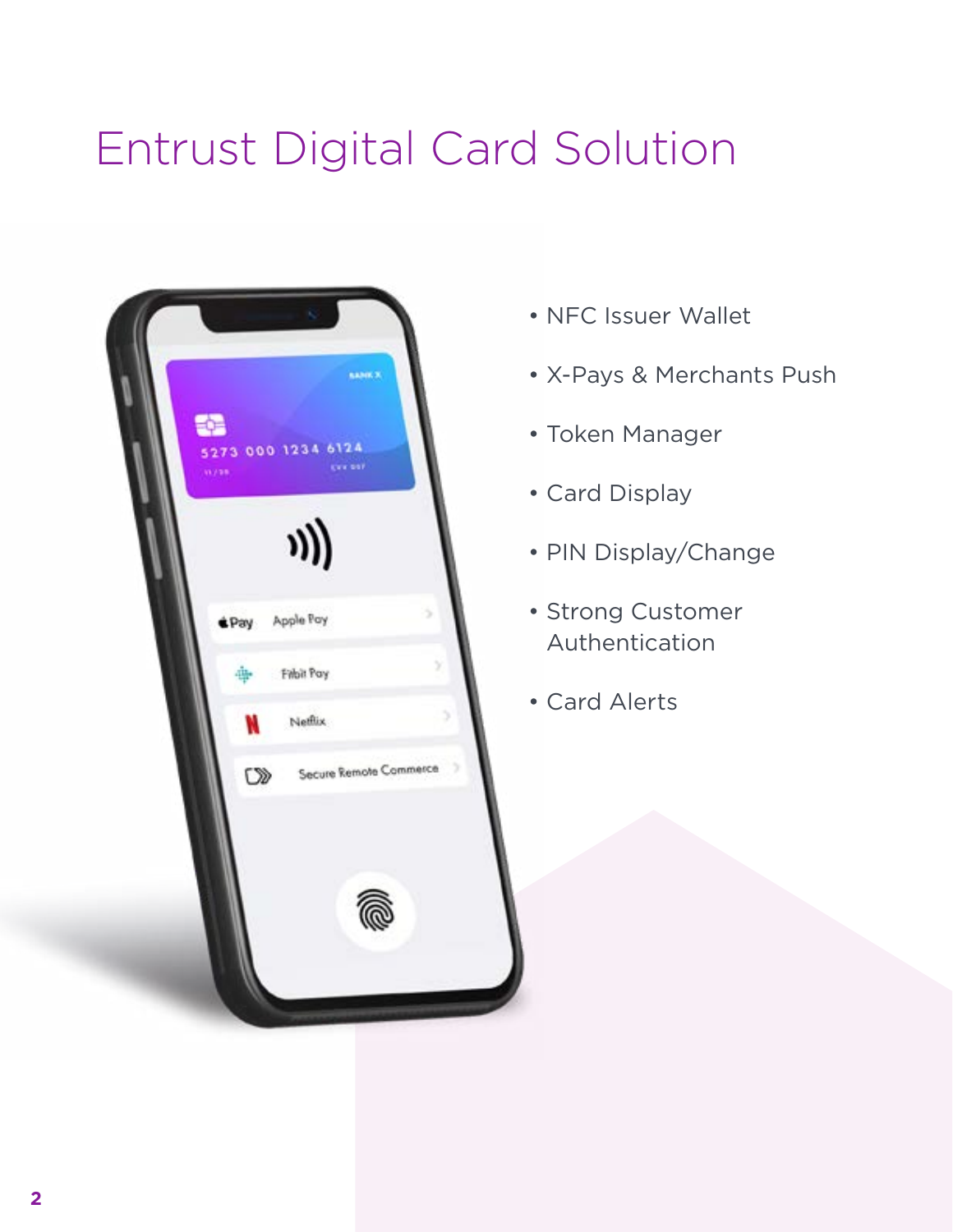## All digital card features in one single SDK











Welcome and Initialization

Video ID Verification

Card Issuing and Activation

Secure Card **Display** 

Secure PIN **Display** 

## One software development kit for all digital card services

## NFC Issuer Wallet

Turn your mobile banking app into an NFC wallet to give your customers the ability to make mobile NFC payments.

## Card Display

Securely display the card information in the application. Let your customers pay on the internet without a plastic card.

## X-Pays and Merchants Push

Conveniently and securely push the cards into Apple Pay, Google Pay, Fitbit Pay, and e-commerce merchants from the mobile banking app. Simplify digital cards activation from bank apps into all use cases.

## PIN Display/Change

Securely display the PIN code in the application and let your customer choose their card's PIN. No need to send or resend a PIN mailer; the PIN is immediately available in the app.

## Token Manager

Let the customer self-manage their digital cards. Provide state-of-the-art management service while reducing human support.

## Strong Customer Authentication

Use the chip-like security of payment solutions to provide super secure and convenient customer authentication. Helps meet the European PSD2 regulatory compliance with convenient UX.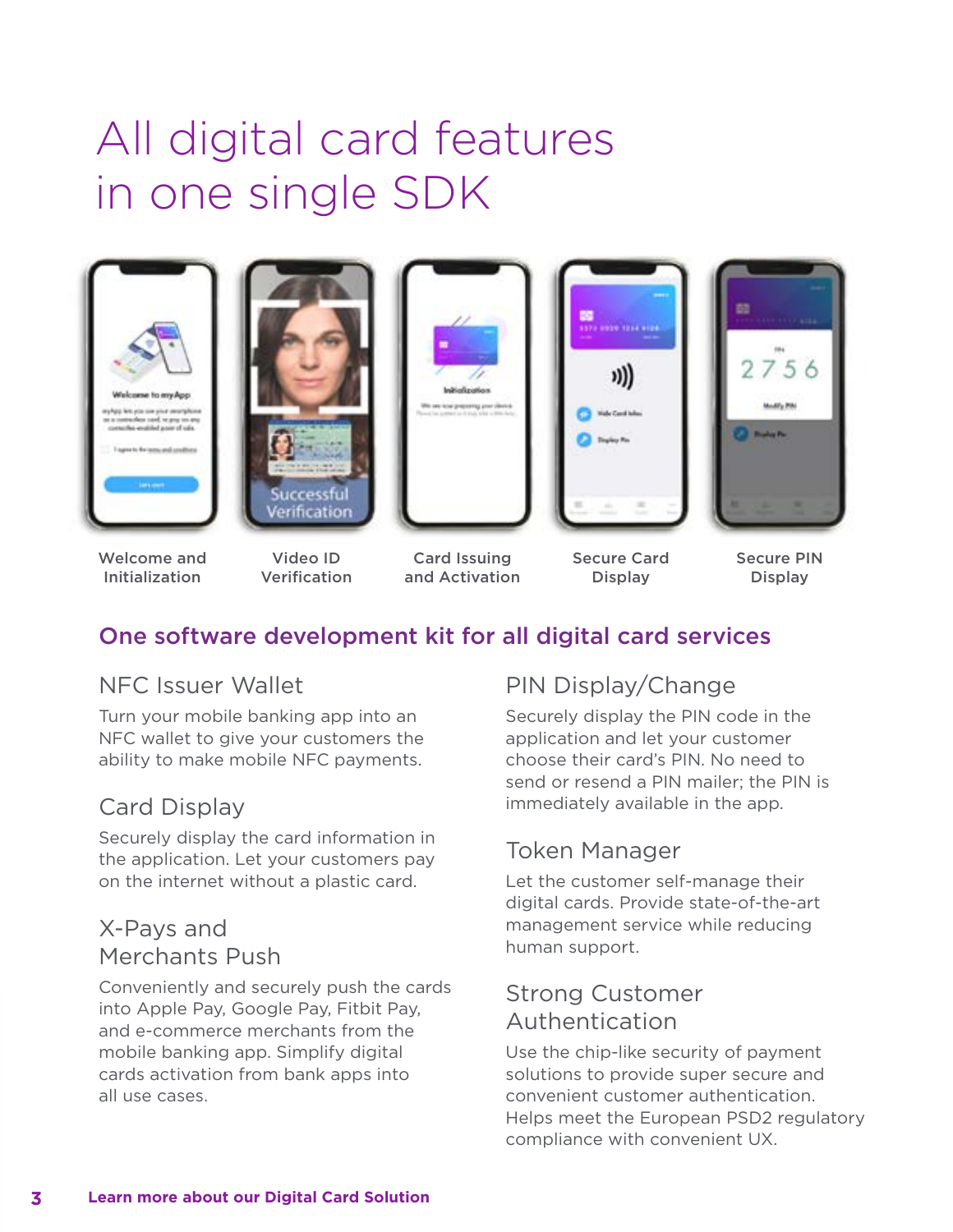## All digital card features in one single SDK



Merchant Token Push

- X-Pay Token Push
- Token View Token Control Payment

## A simplified integration

#### A single integration for all features

No need for aggregating providers and solutions anymore. The Entrust SDK covers all features in one single integration.

## Built on schemes' services

Relies on the schemes' services for easy integration and maintenance.

## With integrated security

The solution provides fully embedded protection of all data flows and assets, offering best-in-class security from end to end.

#### Mobile-only integration is possible

Core digital card features can potentially be integrated in a mobile application without any backend integration.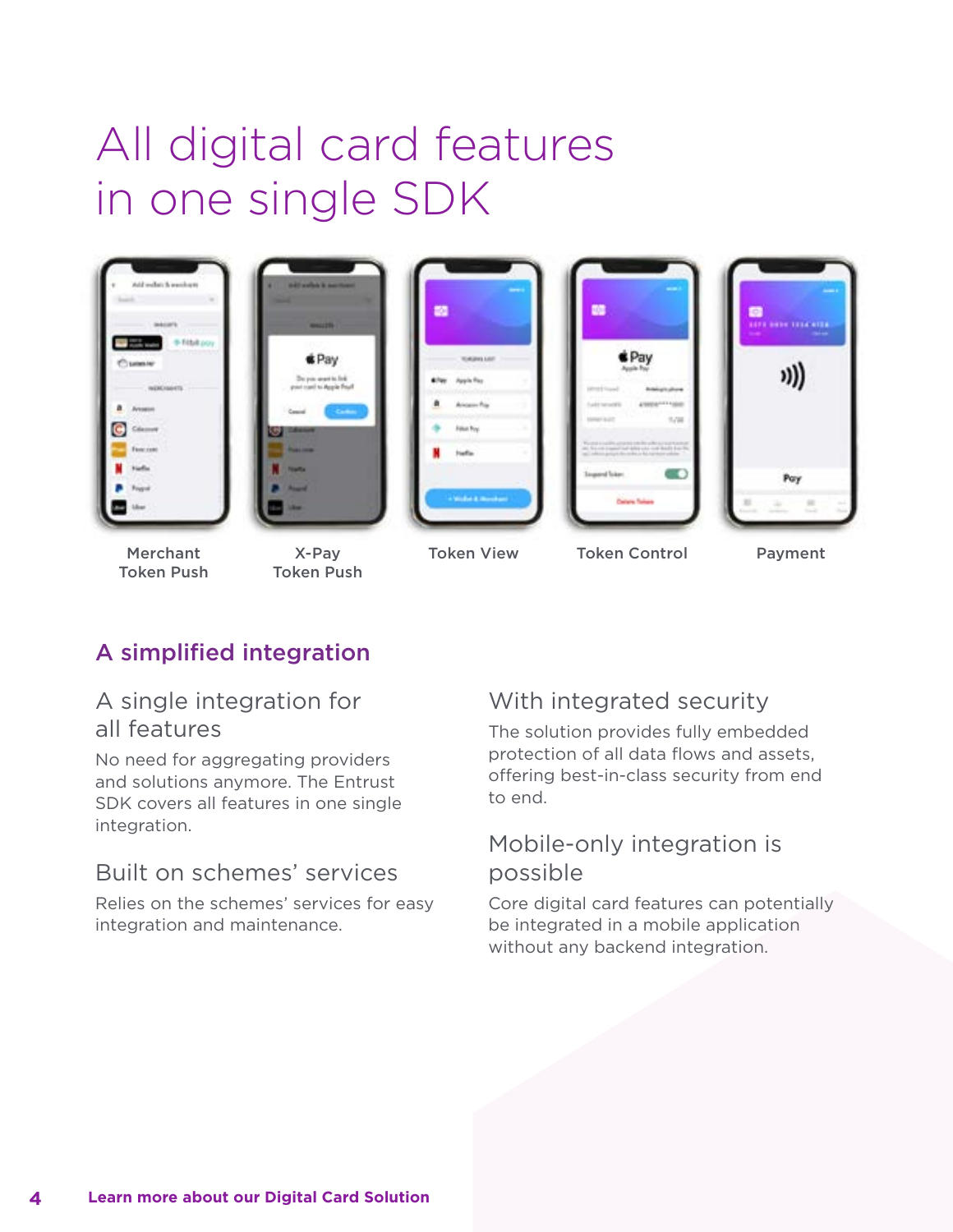## All digital card features in your banking application



## A unique digital card experience

Provide convenient, instant card services with a unified, digital card experience.

#### Leading innovation for bank apps

Offer the latest digital card features and innovations directly in your mobile banking application.

## Simplified integration

Support all your digital card use cases with a single, secure SDK and potentially avoid the need for backend integration.

## A unified service

Trust a mobile-first certified solution and expert provider. No need to assemble multiple heterogeneous components.

### Complementary or standalone

Upgrade your existing bank app and card portfolio with our Digital Card SDK. Also build new digital card programs for your customers with all-in-one solution.